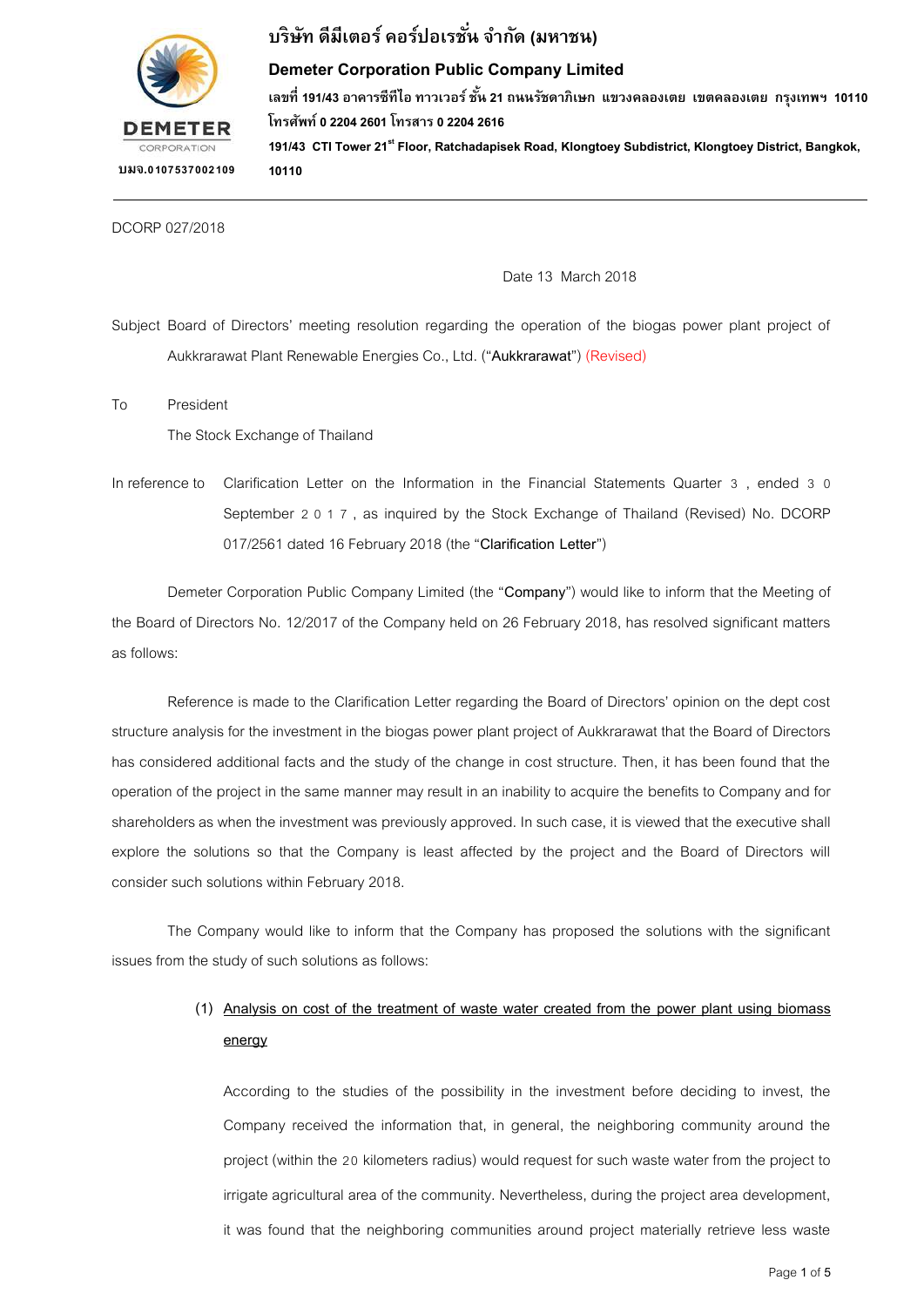

# **บริษทั ดีมีเตอร์ คอร์ปอเรชั ่น จ ำกัด (มหำชน)**

**Tel. 0 2204 2601 Fax. 0 2204 2616**

### **Demeter Corporation Public Company Limited**

**เลขที่ 191/43 อำคำรซีทีไอ ทำวเวอร์ ชั้น 21 ถนนรชัดำภิเษก แขวงคลองเตย เขตคลองเตย กรงุ เทพฯ 10110 โทรศัพท์ 0 2204 2601 โทรสำร 0 2204 2616**

**191/43 CTI Tower 21stFloor, Ratchadapisek Road, Klongtoey Subdistrict, Klongtoey District, Bangkok, 10110** 

water from the project. Based on the inspection, it was found that (1) there are new power plant projects in the area and the neighboring community which could retrieve waste water from Aukkrarawat may consider retrieving the waste water from such new projects if it takes less transportation time for them, and (2 ) the neighboring community receives waste water from similar power plants located in the same area, some of which transport their waste water to the community. Therefore, it is not necessary for the community to retrieve the waste water directly from the project. As such, the Company has conduct the cost analysis of the transportation of waste water to the neighboring community.

From the study, in case Aukkrarawat has to bear the cost of waste water transportation to the neighboring community, the commercial feasibility of the project would significantly decrease. The reason is because Aukkrarawat still has to bear the cost of the transportation of the material (Vinasses water) from the Biofuel Mitrphol Factory, Dan Chang which, currently, is 45 kilometers from the project. Further, the waste water transportation to neighboring community shall increase cost of the project around 30 percent.

#### **(2) Analysis on possibility to install water treatment system**

The result of analysis on cost of water treatment system installation is around 40-60 baht per waste water ton. This would affect the cost structure and the investment return of the project.

## **(3) Analysis on movement of the location of the project to reduce the distance for raw material (Vinasses water) transportation from the Biofuel Mitrphol Factory, Dan Chang**

From the study of the dept cost structure of the transportation from (1) and (2), it has been found that the Company still has high limitation. Hence, the Company has studied the possibility to move the location of the project to reduce the distance for raw material transportation which is the fixed cost.

Currently, the distance of raw material transportation is around 45 kilometers. From the location search to increase commercial feasibility by considering from the current location, it has been found that there are 2 potential locations. They are located in the north of the current location,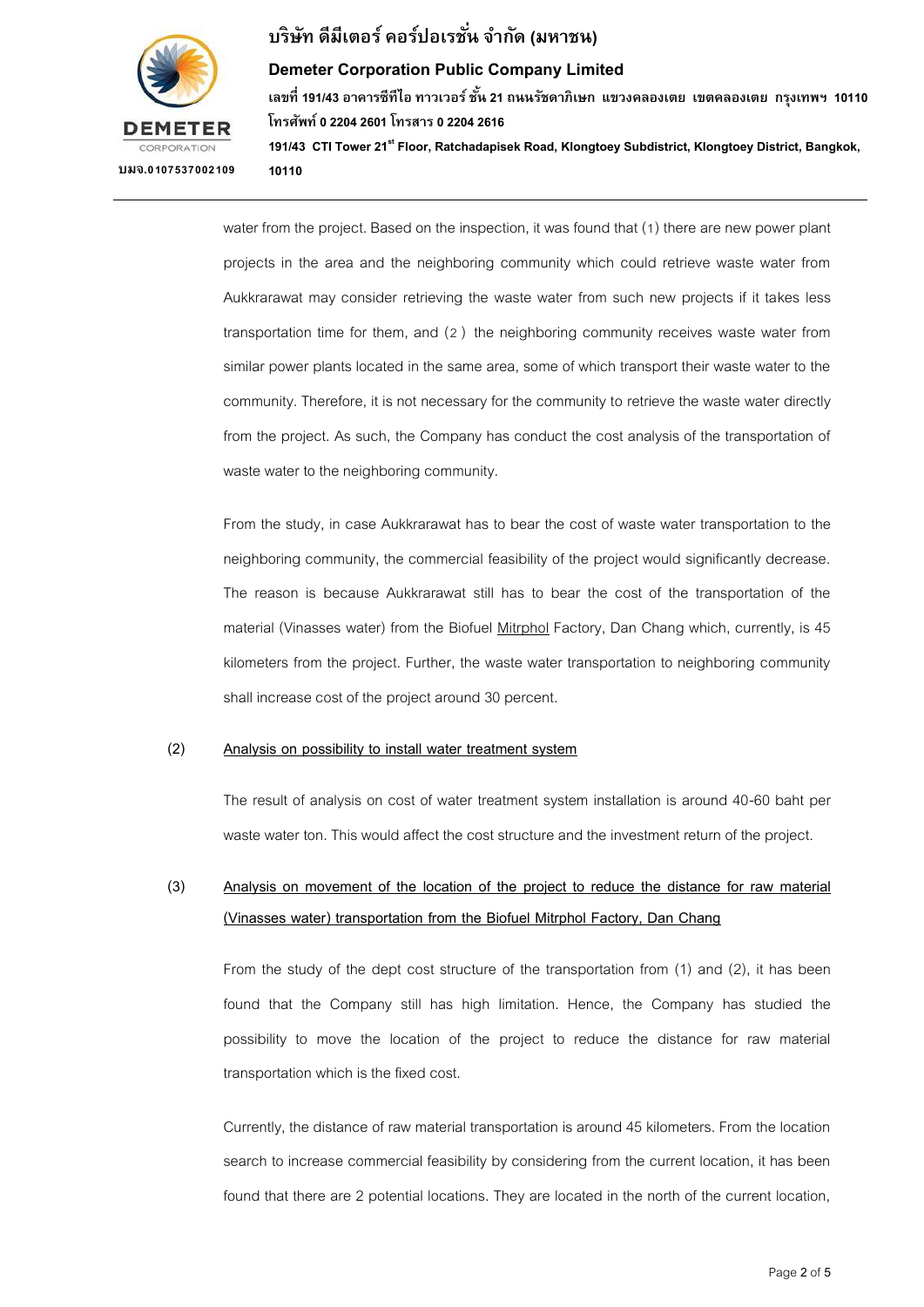

## **บริษทั ดีมีเตอร์ คอร์ปอเรชั ่น จ ำกัด (มหำชน)**

### **Demeter Corporation Public Company Limited**

**เลขที่ 191/43 อำคำรซีทีไอ ทำวเวอร์ ชั้น 21 ถนนรชัดำภิเษก แขวงคลองเตย เขตคลองเตย กรงุ เทพฯ 10110 โทรศัพท์ 0 2204 2601 โทรสำร 0 2204 2616 191/43 CTI Tower 21stFloor, Ratchadapisek Road, Klongtoey Subdistrict, Klongtoey District, Bangkok,** 

**10110** 

**Tel. 0 2204 2601 Fax. 0 2204 2616**

next to Nong Ya Sai, where is the nearest to the raw material resource and far from residential community (where is sugar cane and vegetable garden).

The Company has explored the 2 potential locations for moving of the factory. The total distance is around 28.7 kilometers. The Company has also explored shortcut with the distance around 23.9 kilometers. It has been found as follows:

- (a) **Area 1 is the area that has transmission lines already but the transmission lines are still small (which is able to be changed to be bigger)** Most of the area is sugar cane and vegetable garden, far from residential community (having a few houses). Hence, it has the potential site for the power plant.
- (b) **Area 2 is the area does not have transmission lines but it is the wide-open area considered to have potential to set up the power plant.** Nevertheless, it needs to invest in the construction of additional transmission lines from the existing and develop the entrance of the area to let large trucks are able to enter into the area.
- (c) **The shortcut is unlikely to be used because there is dirt road and holes in the middle part.** This will result in splash waste water from the trucks especially in the rainy season which is likely to have more holes.

Hence, the most probable solution from studying of relocation possibility of Aukkrarawat to reduce the distance of raw material transportation is moving the project location to area 1 or area 2. Based on the evaluation result of the waste water transportation from the factory of raw material (Vinasses water) from Biofuel Mitrphol Factory, Dan Chang, the distance will be around 28.7 kilometers.

### **(4) Analysis on possibilities to terminate share purchase agreement**

Terms and conditions agreed with the parties and the conditions of the payment of remaining sale share consideration or the  $3<sup>rd</sup>$  share sale or in the proportion of 16.36 percent of all shares, or in the amount of approximate 36 million Baht, the Company has asked for the comment from legal counsel, Kudun and Partners Limited. The details are as follows: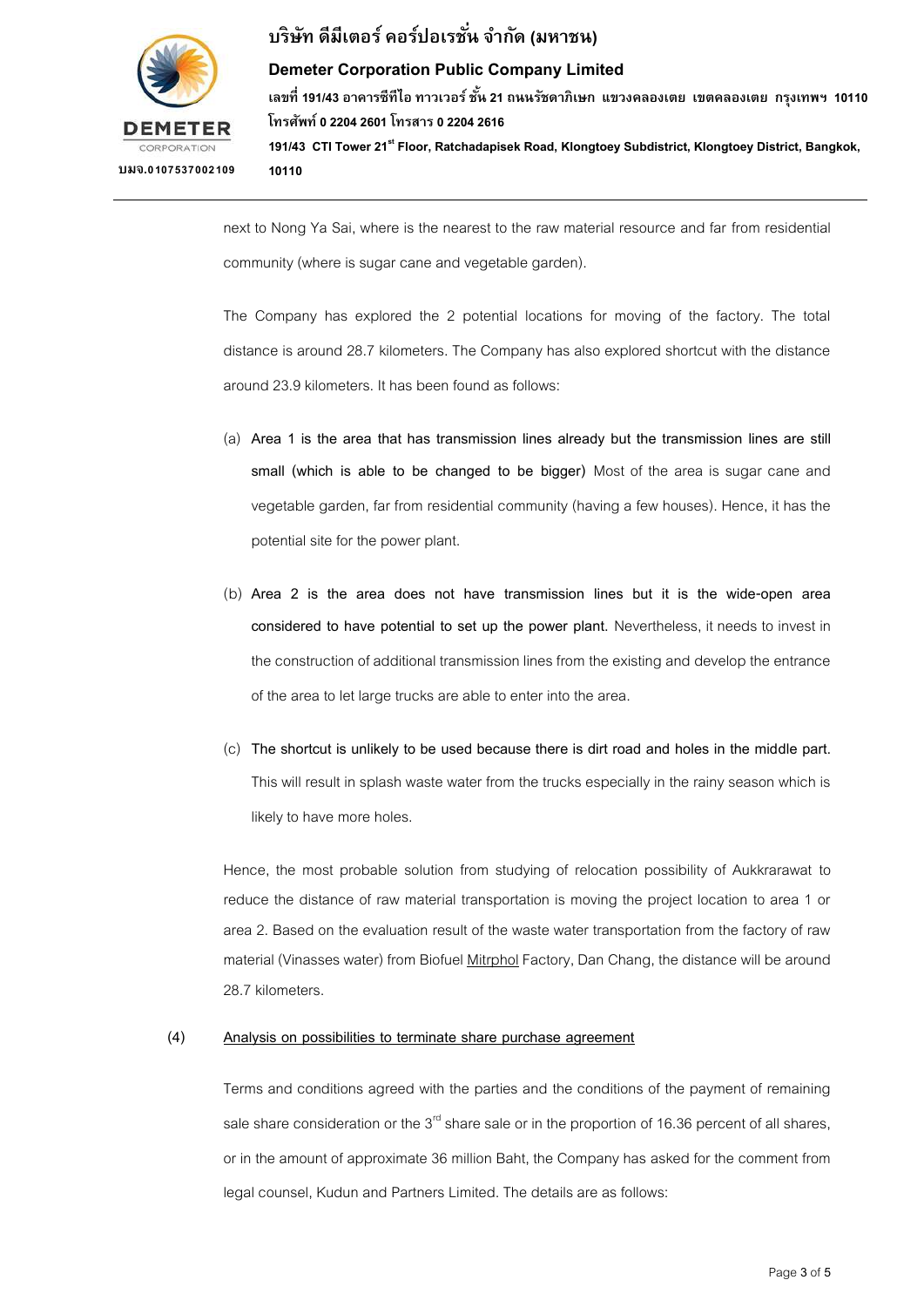

# **บริษทั ดีมีเตอร์ คอร์ปอเรชั ่น จ ำกัด (มหำชน)**

### **Demeter Corporation Public Company Limited**

**เลขที่ 191/43 อำคำรซีทีไอ ทำวเวอร์ ชั้น 21 ถนนรชัดำภิเษก แขวงคลองเตย เขตคลองเตย กรงุ เทพฯ 10110 โทรศัพท์ 0 2204 2601 โทรสำร 0 2204 2616 191/43 CTI Tower 21stFloor, Ratchadapisek Road, Klongtoey Subdistrict, Klongtoey District, Bangkok,** 

**10110** 

According to the share purchase agreement between the Company and Aukkrarawat, the agreement with respect to payment of the sale share consideration, conditions of payment and termination of agreement as follows:

### Conditions precedent for the third completion of the share sale and purchase

The seller and the purchaser having entered into the shareholders' agreement according to the agreed terms.

### **Event of default as a cause for termination**

**Tel. 0 2204 2601 Fax. 0 2204 2616**

If either party fails to perform any of its material obligations on the completion date of the share sale and purchase (first, second or third), the other party has the right to take any of the following actions:

- (1) Immediately terminate this agreement without prejudice against the right to claim for damages incurred against the other party;
- (2) Exercise or waive any rights to proceed with the completion of the share sale and purchase on the completion date of the share sale and purchase; or
- (3) Determine the new completion date which shall be no more than 5 business days from the previously stipulated completion date, provided that each of the parties performs its obligations on the rescheduled completion date of the share sale and purchase and such rescheduling may take place only once, unless otherwise agreed between the parties.

In this regard, the Company agreed to extend the third completion of the share sale and purchase to 30 November 2017 in order to negotiate regarding Aukkrarawat management with the seller. Currently, due to the fact that the Company and the seller are not able to fulfill the conditions precedent for the third completion of the share sale and purchase since the negotiation on other essence matters have yet to be completed, the Company has yet not completed the third purchase of the shares. Moreover, if the parties are unable to proceed with